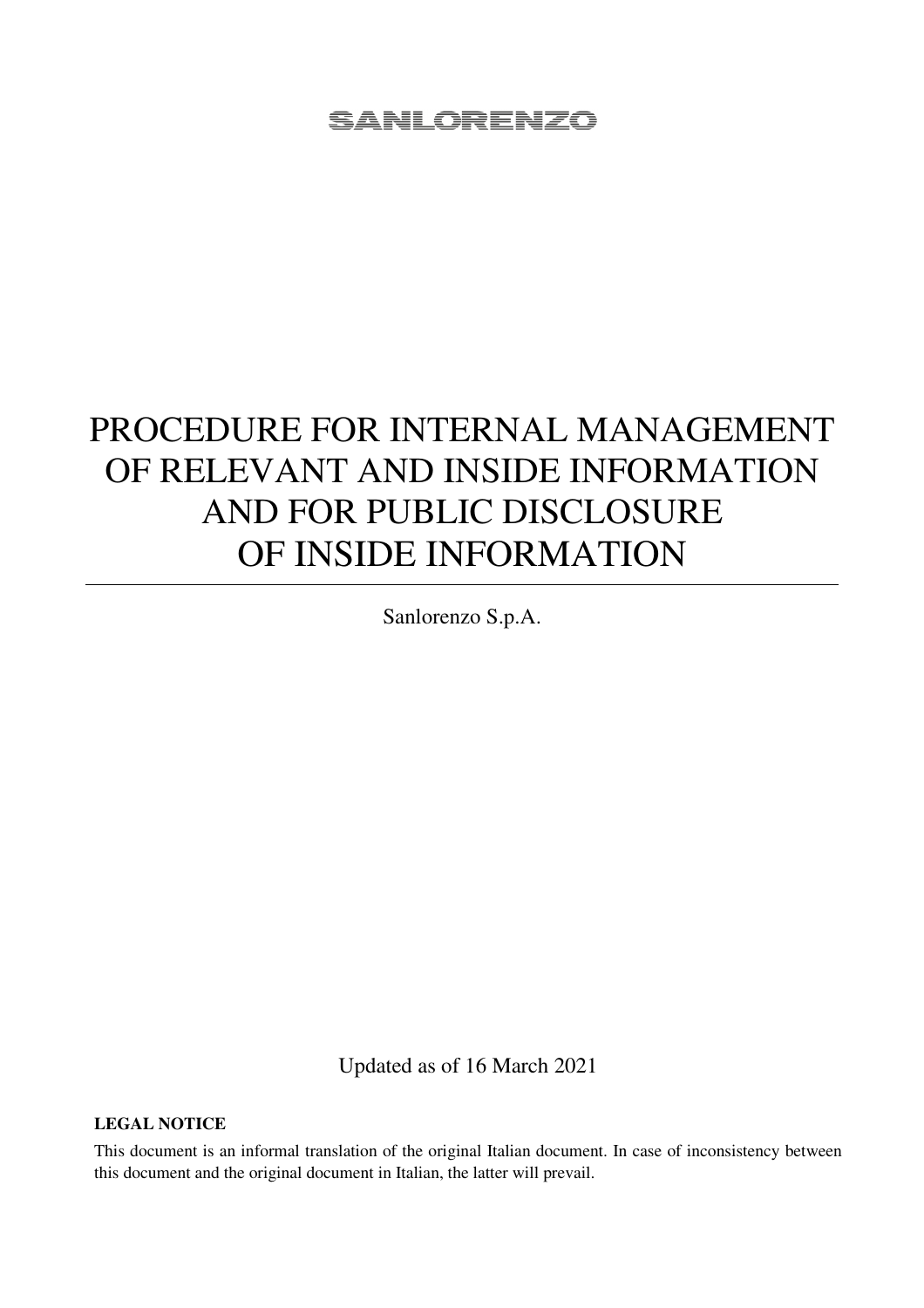## **CONTENTS**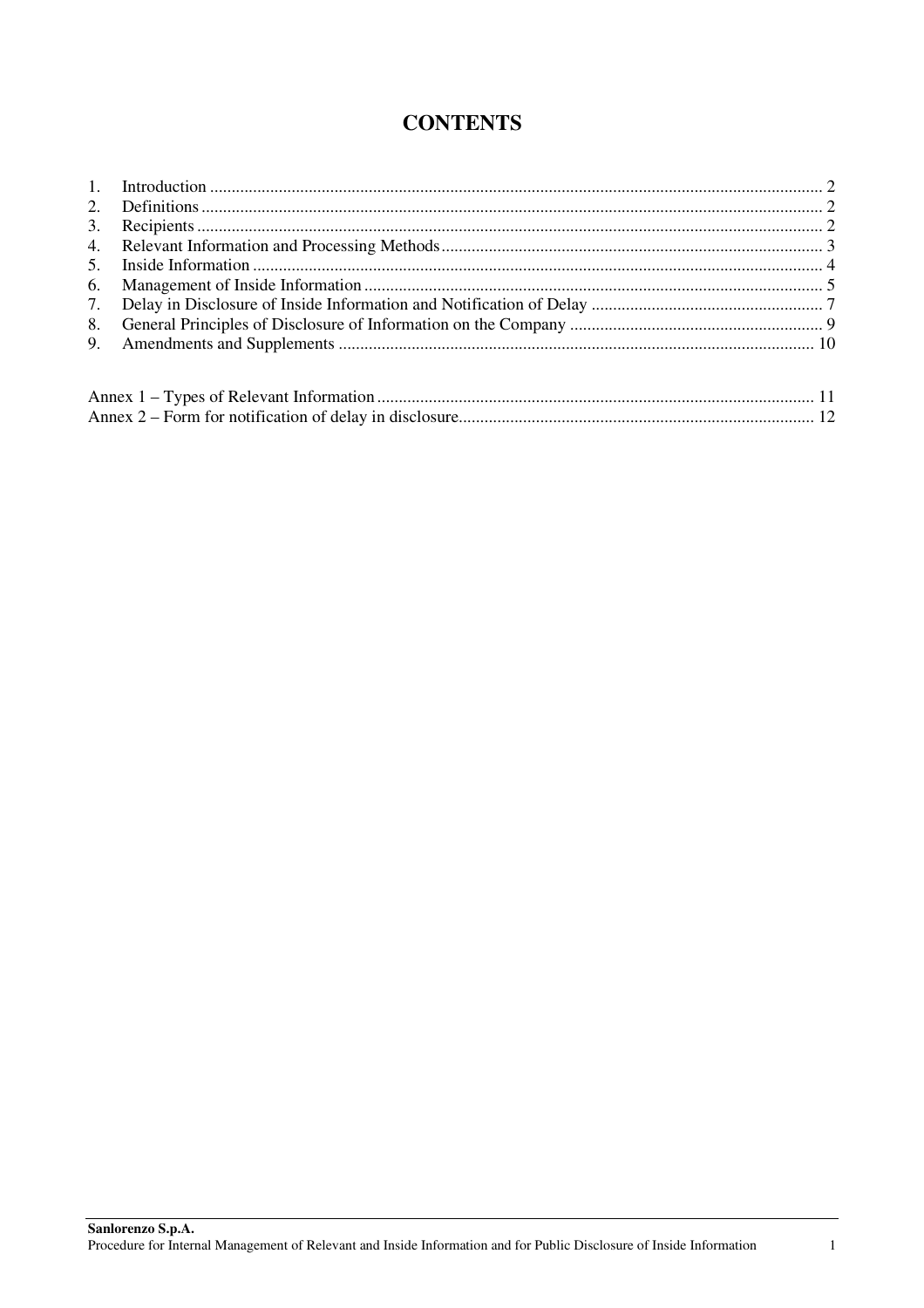#### **1. Introduction**

1.1 The legislation and regulations on issuers' requirements to disclose to the public Inside Information directly concerning the issuer itself are contained in Article 17 of Regulation (EU) no. 596/2014 of the European Parliament and of the Council of 16 April 2014, on market abuse (Market Abuse Regulation, "**MAR Regulation**").

The rules indicated in Article 17 of the MAR Regulation, the respective implementing regulation contained in Implementing Regulation (EU) of the European Commission of 29 June 2016 no. 1055 ("**Regulation 1055/2016**"), the "Guidelines on Market Abuse Regulation (MAR) - Delay in public disclosure of inside information" published by ESMA and implemented by CONSOB, as well as Guidelines no. 1/2017 (on the Management of Inside Information adopted by CONSOB on 13 October 2017, the "**Guidelines**") aim, *inter alia*, at ensuring greater transparency towards the market and adequate preventive measures against market abuse and against the abuse of Inside Information.

- 1.2 The provisions of this procedure (the "**Procedure**") aim at assuring compliance with the existing laws and regulations in force, as well as guaranteeing respect of the utmost confidentiality and privacy of Inside Information and Relevant Information (as defined below). This does not include advertising and commercial information which, if not considered Relevant Information and/or Inside Information, is disseminated in a manner different from that provided for in this Procedure.
- 1.3 The Procedure is adopted by Sanlorenzo S.p.A. (fiscal code 00142240464, with registered office in Ameglia (SP), Via Armezzone 3, the "**Company**") in implementation of the rules contained in Article 17 of the MAR Regulation and in Regulation 1055/2016 and it regulates the provisions and procedures on both the internal management and external disclosure of Inside Information and Relevant Information concerning the Company and the companies controlled by it in accordance with Article 93 of Italian Legislative Decree no. 58 of 24 February 1998 (the "**Consolidated Law on Finance**").
- 1.4 The Procedure, in force since 27 November 2019, was last updated by resolution of the Board of Directors of the Company of 16 March 2021; said update will enter into force as of the same date.
- 1.5 Any further subsequent amendments and/or supplements to the Procedure will enter into force on the day of publication of the Procedure on the Company's website, or on the day otherwise envisaged by legal or regulatory rules or by resolution of the Board of Directors, or, in urgent cases, by the Chairperson of the Board of Directors or by the managing director.
- 1.6 The introduction and annexes to the Procedure form an integral and substantial part of the same.

#### **2. Definitions**

- 2.1 The terms used in the Procedure with initial upper-case letter will have the meaning indicated in the respective definition.
- 2.2 The terms defined in the singular will have the corresponding meaning in the plural and vice versa.

#### **3. Recipients**

- 3.1 The Procedure applies to the following persons, with different levels of responsibilities and obligations:
	- a) the directors of the Company and of the subsidiaries in accordance with Article 93 of the Consolidated Law on Finance (the "**Subsidiaries**"; the Company together with the Subsidiaries, the "**Group**");
	- b) the auditors of the Company and of the Subsidiaries;
	- c) the general managers of the Company and of the Subsidiaries;
	- d) the managers of the Company and of the Subsidiaries;
	- e) the employees of the Company and of the Subsidiaries;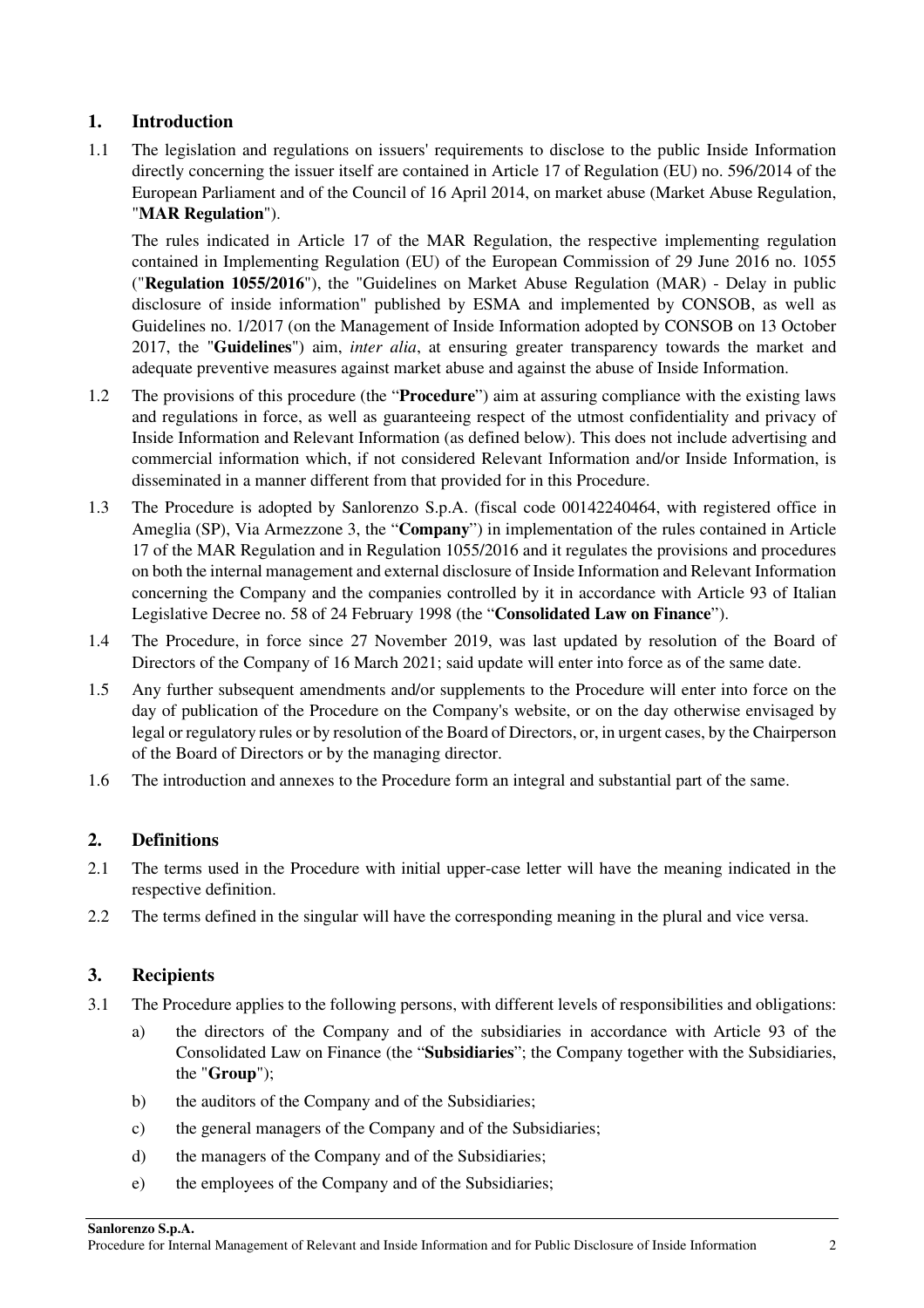f) the external entities registered in the list of people having access to Confidential Information (the "**RIL**") or in the list of people having access to Inside Information (the "**Insider List**") regarding the Company and the Subsidiaries;

(jointly, the "**Recipients**").

#### **4. Relevant Information and Processing Methods**

4.1 Pursuant to the Procedure, "**Relevant Information**" shall mean information that the Company considers to be relevant in that it relates to data, events, projects or circumstances which, on an ongoing, repetitive, periodic, or sporadic, occasional or unforeseen basis, directly concern the Company and which may, at a later, even imminent, time, assume a privileged nature.

Individual pieces of Relevant Information originate mainly from activities carried out by the Company or its Subsidiaries and include (i) information received from outside the Company that is relevant; and (ii) information held by the Company or its Subsidiaries that is relevant in combination with public information.

**Annex 1** sets out the list of types of Relevant Information identified by the Company.

4.2 The identification and monitoring of Relevant Information is the responsibility of the organisational function known as the Relevant Information Management Function ("FGIP")<sup>1</sup>, assigned, for the purposes of this Procedure, to the Chairperson of the Board of Directors, who shall make use of the Chief Financial Officer and the Finance and Investor Relations Manager of the Company in carrying out the activities for which the FGIP is responsible.

The FGIP prepares the mapping of the types of Relevant Information with the help of the functions or organisational units identified by the Company, called Organisational Functions Responsible for Inside Information ("FOCIP")<sup>2</sup> with reference to each type of Relevant Information and involved, in various capacities, in the processing of Relevant Information and/or Inside Information. The FGIP evaluates on an ongoing basis the adequacy of the mapping of the types of Relevant Information, modifying it where necessary in a predefined manner.

In the case of types of Relevant Information that relate to prolonged processes that normally take place in several phases, the FGIP, with the support of the FOCIP, may identify, for each phase, the FOCIPs that normally have access to such information, ensuring that the list is constantly updated.

The FOCIPs shall pay particular attention to the stage of development of information that qualifies as Relevant Information.

If any information qualifies as Relevant Information (taking into account any criteria the Company may have in place for such qualification), the FOCIPs shall promptly notify the FGIP, stating in writing the reasons for which the information is deemed to be Relevant Information. The FGIP is required to keep records of such communication and may request any further information deemed necessary.

Following such notification, the FGIP shall promptly make its own assessment of the relevant nature of the information, taking into account the reasons indicated by the FOCIPs and any criteria the Company has adopted for the purpose of such assessment.

4.3 Once the relevant nature of information has been assessed, the FGIP shall ensure that:

**Sanlorenzo S.p.A.** 

<sup>&</sup>lt;sup>1</sup> Article 2.2 of the Guidelines.

<sup>&</sup>lt;sup>2</sup> Article 2.3 of the Guidelines.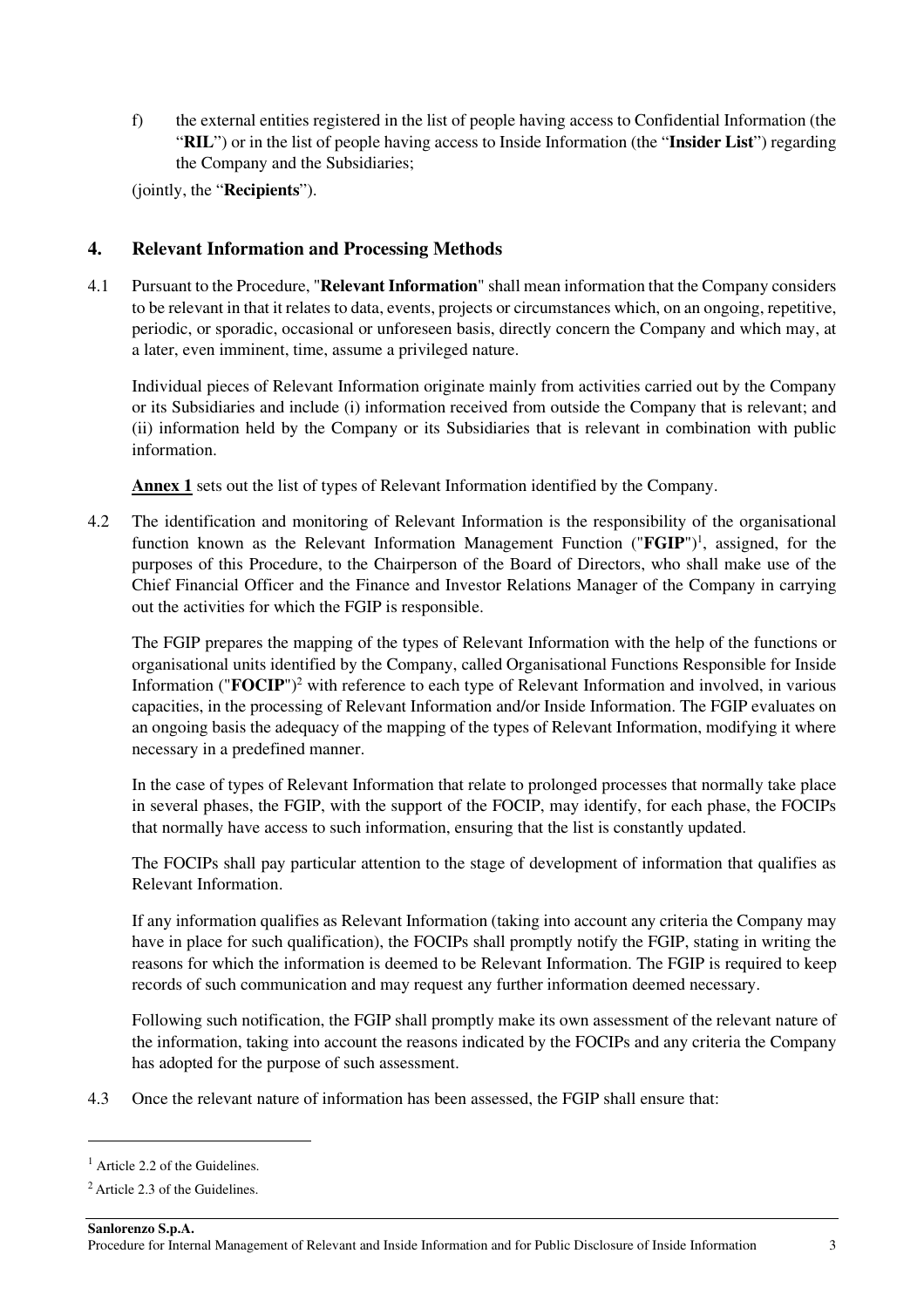- (i) evidence of such assessment is maintained on a technical instrument that ensures the accessibility, readability and preservation in a durable medium of the information;
- (ii) appropriate measures (barriers) are adopted to segregate the Relevant Information, or to prevent access to Relevant Information by persons (internal or external to the Company) who do not need to have access to it in the normal exercise of their professional activity or function, that is persons who do not need to know the Relevant Information and whose involvement is not necessary in relation to the specific Relevant Information;
- (iii) the persons who actually have access to the Relevant Information are recorded in the RIL; to this end, FGIP shall immediately inform the person in charge of maintaining the RIL and the Insider List pursuant to the provisions of the Procedure for the management of the RIL and the Insider List (the "**Person in Charge**") so that the latter will proceed to (i) set up a specific section of the RIL relating to such Relevant Information and register in the aforementioned section the persons who have access to the same Relevant Information; and (ii) inform the persons registered of the need to ensure the confidentiality of the Relevant Information by scrupulously complying with the rules of conduct, as well as in general with the obligations deriving from the possession of Relevant Information pursuant to the Procedure;
- (iv) there is adequate coordination so as to facilitate the drafting of any press release.
- 4.4 The FGIP, also with the support of the FOCIPs of reference from time to time, shall monitor Relevant Information and the relative stage of development.

If, on the basis of the stage of development of a specific piece of Relevant Information, it is reasonable to believe that the same may shortly acquire the nature of Inside Information, the Chairperson of the Board of Directors or, in his/her absence, another managing director shall act promptly in order to assess:

- (i) the inside nature of the information;
- (ii) whether the conditions exist for possibly activating the delay procedure referred to in paragraph 7 of the Procedure.

It is understood that:

- (i) if a specific piece of Relevant Information previously identified has lost its relevant nature, the FGIP shall immediately inform the Person in Charge so that the latter can close the special section of the RIL relating to the Relevant Information and remove the persons registered from that section;
- (ii) a specific piece of information included in the list of types of Relevant Information may be qualified immediately as Inside Information;
- (iii) if the FOCIPs consider that a specific piece of Relevant Information previously identified (or not yet identified as such) has assumed the characteristics of Inside Information, it shall notify the FGIP.

## **5. Inside Information**

5.1 In accordance with the Procedure, "**Inside Information**" means the information identified by Article 7 of the MAR Regulation, which states "*information of a precise nature, which has not been made public, relating, directly or indirectly, to one or more issuers or to one or more financial instruments, and*  which, if it were made public, would be likely to have a significant effect on the prices of those financial *instruments or on the price of related derivative financial instruments*"; in that case, this means information a reasonable investor would be likely to use as part of the basis of his or her investment decisions.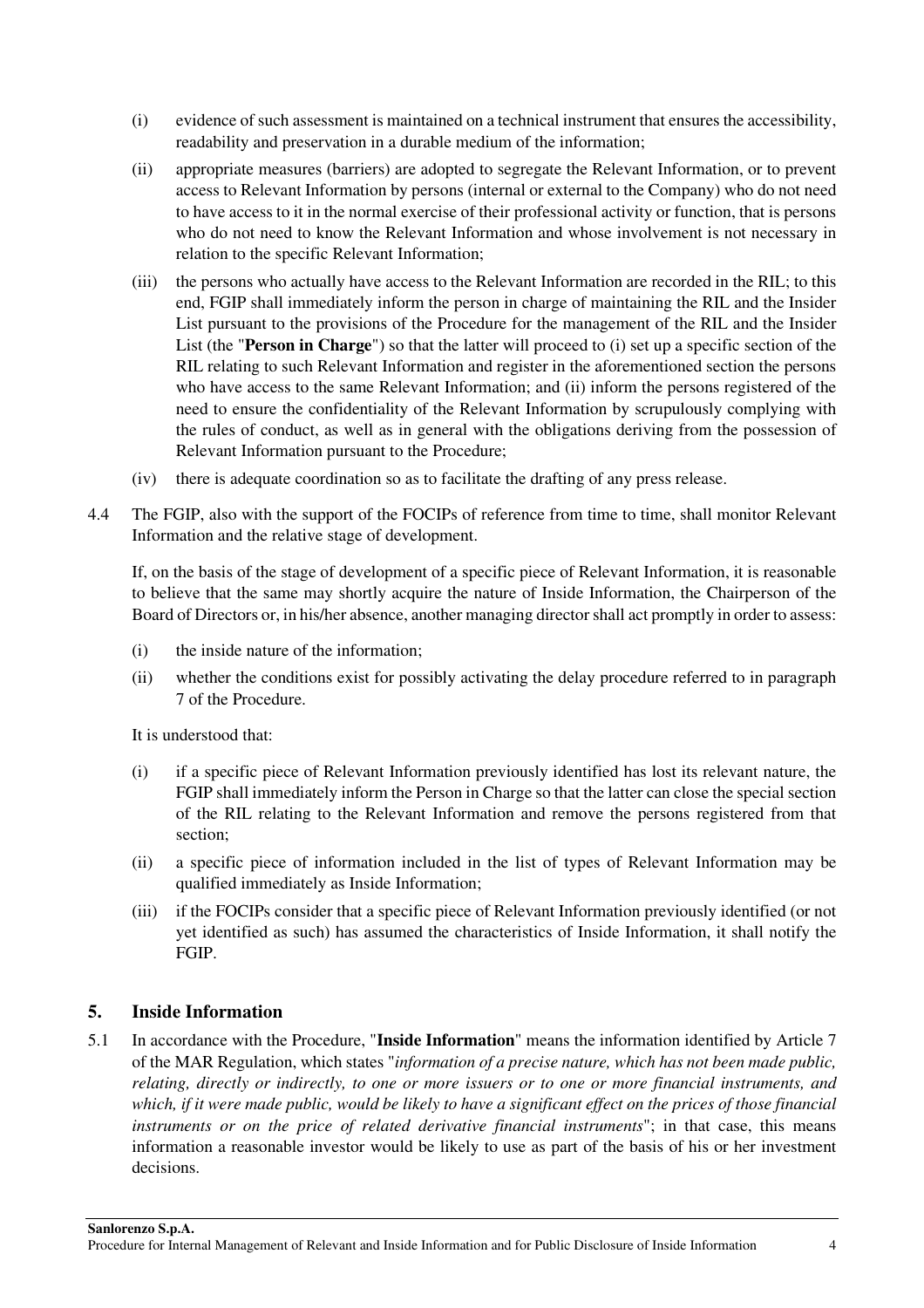In that sense, the paragraph 2 of Article 7 of the MAR Regulation establishes that "*information shall be deemed to be of a precise nature if it indicates a set of circumstances which exists or which may reasonably be expected to come into existence, or an event which has occurred or which may reasonably be expected to occur, where it is specific enough to enable a conclusion to be drawn as to the possible effect of that set of circumstances or event on the prices of the financial instruments or the related derivative financial instrument, the related spot commodity contracts, or the auctioned products based on the emission allowances. In this respect in the case of a protracted process that is intended to bring about, or that results in particular circumstances or a particular event, those future circumstances or that future event, and also the intermediate steps of that process which are connected with bringing about or resulting in those future circumstances or that future event, may be deemed to be precise information*".

#### **6. Management of Inside Information**

6.1 The Company guarantees that the Inside Information will be communicated by methods suitable to allow dissemination free of charge and without discrimination, simultaneous throughout the European Union, allowing for rapid access by as wide an audience as possible.

The Company also undertakes to ensure that the inside information is made public in a manner which enables fast access and complete, correct and timely assessment of the information by the public.

6.2 To establish if a piece of Inside Information shall be disclosed to the public, it shall be assessed if the following conditions are in place.

The Inside Information:

- a) shall directly concern the Company;
- b) shall not have been made public<sup>3</sup>;
- c) shall be of precise nature;
- d) shall be material (where made public, it could have a significant effect on the prices of financial  $in$ struments $)^4$ .
- 6.3 The Company shall assess the nature of the information and, therefore, consider the need or otherwise to disclose the same, as soon as possible, taking account of the characteristics of the information.

The Chairperson of the Board of Directors or, in his absence, another managing director, must assess if the information has characteristics to be considered Inside Information, possibly delegating the assessment to the Board of Directors.

6.4 If it is decided that the information is Inside Information, the Company will proceed in respect of the contents of the Procedure.

In addition, the Chairperson of the Board of Directors must promptly inform the Person in Charge in such a way that the latter establishes a specific individual section relating the Inside Information and, if the same has already established an RIL, closes the RIL, and, consequently, registers in the individual section of the Insider List the persons who have access to such Inside Information. In the event that the conditions for activating the Delay procedure, as set forth in Article 7 below, are not met, the persons who have had access to Inside Information in the period between the time the information was classified as Inside Information and the time the information was published will be entered in the individual

<sup>&</sup>lt;sup>3</sup> The information that shall be made public is, in accordance with Article 17 of the MAR Regulation and Article 4.2.1 of the Guidelines, only that directly concerning the Company and, therefore, not also that concerning it indirectly such as, for example, that, which despite affecting the prices of financial instruments issued by the Company, originates from external parties.

The Guidelines provide a list, by way of example but without limitation, of types of information that may involve the issuer (Article 3.1.2); and types of information that indirectly concern the issuer (Article 4.2.1).

<sup>4</sup>Article 4.1.3 of the Guidelines.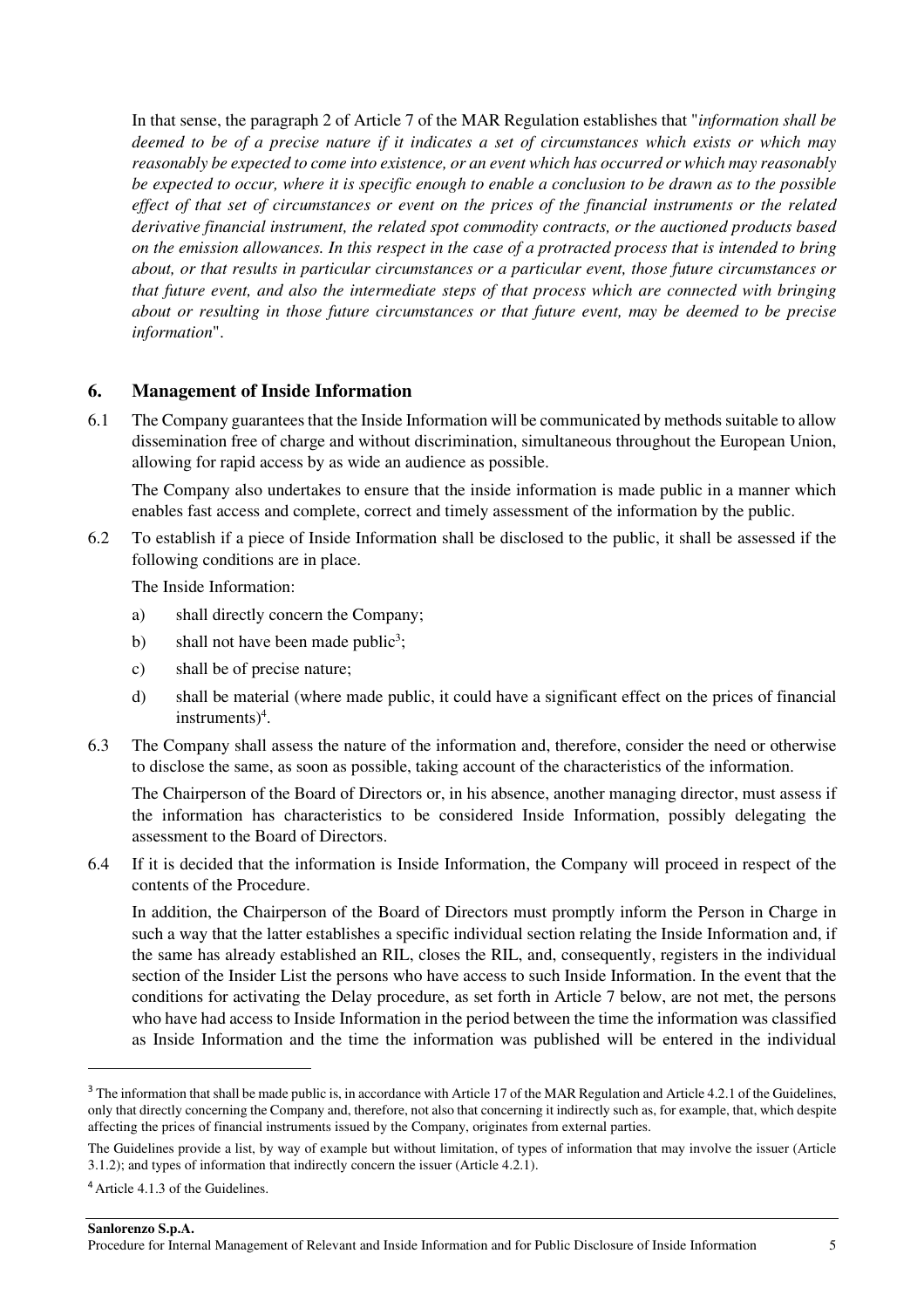section. Once the Inside Information has been published, the Chairperson of the Board of Directors (or the delegated director replacing him/her as identified above) shall immediately inform the Person in Charge so that the latter can close the specific Single Section of the Insider List relating to the Inside Information and remove the persons registered from that Single Section.

- 6.5 As regards information that assumes the nature of inside information unexpectedly, the assessment carried out by the Company must occur as soon as possible, after ascertaining that nature of inside information. In cases where the information assumes an inside nature at a foreseeable time, especially for information originated internally by the Company, the Company shall prepare itself so as to reduce the technical time required for publication. In particular, the Company shall prepare a draft press release and ensure that the persons involved in the publication process are ready.
- 6.6 The disclosure to the public of Inside Information shall occur as soon as possible, by dissemination of a specific press release prepared by the Company and, more specifically, the person in charge of the investor relations function. In cases where the information assumes an inside nature at an unforeseeable time or, in any event, very quickly, the time frame "as soon as possible", also pursuant to Article 17(1) MAR, includes the time frame necessary for the (rapid) assessment of whether or not a decision to delay publication should be taken, if the conditions are met<sup>5</sup>.

The press release must be approved by the Chairperson of the Board of Directors or, in the case of his/her impediment, by the managing director and, where the opportunity arises, by the Board of Directors. If the text has accounting connotations, a written declaration is required from the financial reporting officer certifying the correspondence of the documentary records.

The communication is sent within the terms necessary for drafting the press release so as to allow for the complete and correct assessment of the Inside Information by the public and for its subsequent transmission to the System for the Disclosure of Regulated Information (named "**SDIR**") or to the media.

In that sense, the press release is considered public as soon as the SDIR has generated the confirmation and this has been received by the Company.

Any internal organisational issues, such as the absence of replacements of persons who must make the decision or who must deal with the disclosure, may not justify the extension of that term.

With the aim of allowing CONSOB and the stock exchange to exercise promptly their supervisory activities, the Company pre-warns CONSOB, even verbally and with appropriate prior notice, of the possibility that the Company itself may publish Inside Information of particular significance while the financial instruments are being traded. Similar prior warning is given to the stock exchange in conformity with market rules.

The Company guarantees the completeness, integrity and confidentiality of the Inside Information, promptly remedying any deficiency or dysfunction in its communication.

- 6.7 If the Company, or an entity acting on its behalf or on its account, discloses Inside Information to third parties in the normal exercise of an occupation, profession or role, it is obliged to give full and effective public disclosure of that information, simultaneously in the case of intentional disclosure and promptly in the case of unintentional disclosure. That provision does not apply if the person who receives the Inside Information is bound by a confidentiality obligation, irrespective of whether that obligation is of legislative, regulatory, statutory or contractual nature.
- 6.8 The disclosure of Inside Information at a shareholders' meeting of the Company determines the obligation to communicate this information to the public in accordance with the procedures set out in this Procedure.

<sup>5</sup> Article 7.1 of the Guidelines.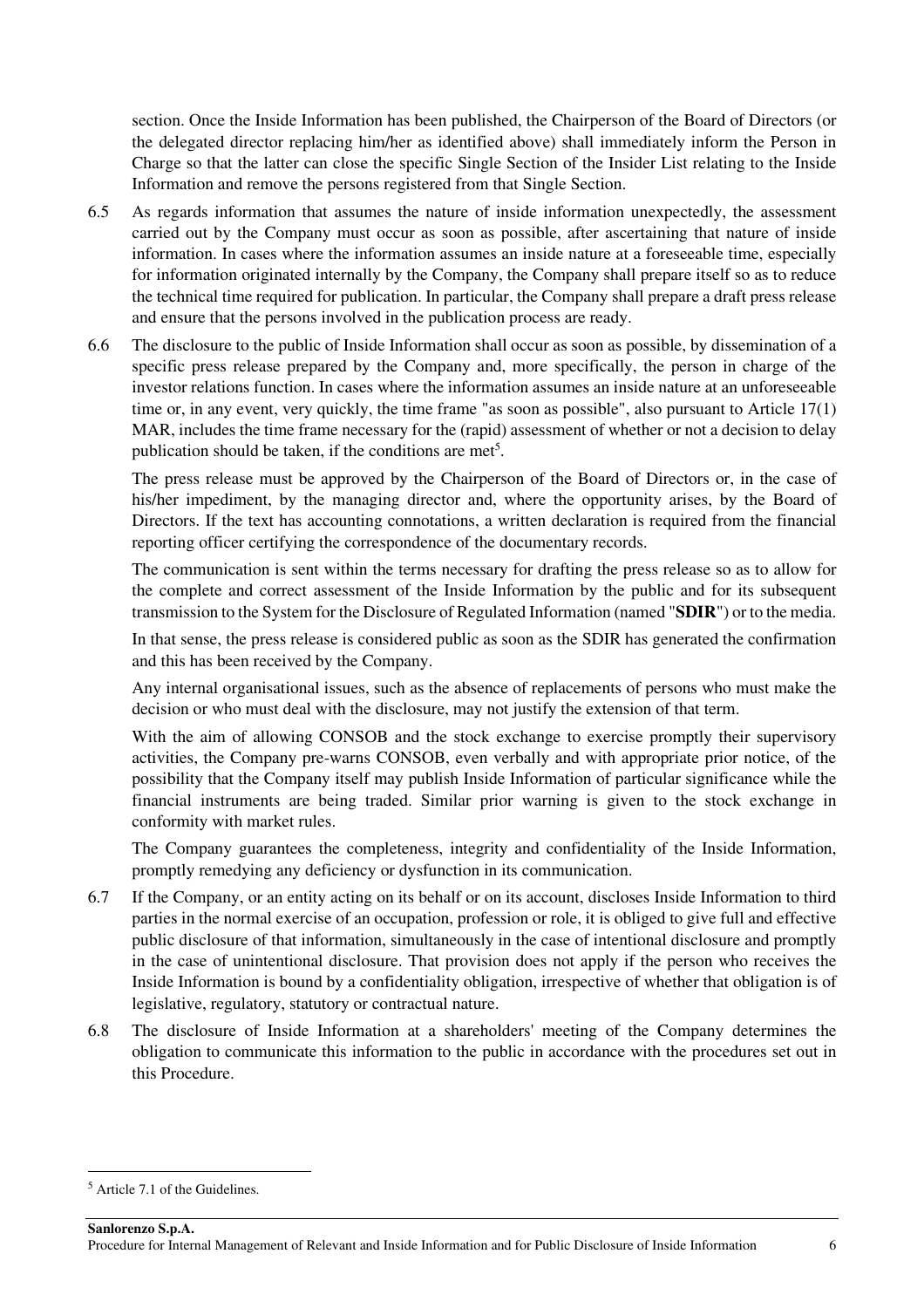To protect equality of information between the different operators and without prejudice to existing legislative and regulatory obligations, the Company, when organising or attending meetings with financial analysts or market operators, shall:

- a) communicate in advance to CONSOB and to the market management company the date, location and main subjects of the meeting and send to the same the documentation made available to the participants at the meeting, at the latest at the same time as those meetings are held, via the SDIR or the alternative methods established by the competent authority;
- b) open the participation at the meeting even to representatives of the economic press, or, if this is not possible, publish, by the methods envisaged by the Procedure, a press release illustrating the main subjects discussed.

During the aforementioned meetings, the Company shall not disclose to the participants Inside Information unless it has been disclosed to the public by the methods envisaged by the Procedure, simultaneously in the case of intentional communication and promptly in the case of unintentional communication.

- 6.9 In relation to the practice of considering, during meetings with the representatives of trade union organisations, data relating to the company prospects, for the purposes of correctly applying the regulations in that regard, if the organisation delegations have not accepted any confidentiality commitment, the Company will disclose to the public any Inside Information illustrated therein.
- 6.10 The Company shall also disclose promptly to the public the Inside Information relating to the companies forming part of the Group.

In that sense, the Subsidiaries undertake to communicate promptly to the Company the information required in accordance with Article 114, paragraph 2 of the Consolidated Law on Finance.

## **7. Delay in Disclosure of Inside Information and Notification of Delay**

- 7.1 The Company may delay, under its own liability, the public disclosure of Inside Information provided that all the following conditions are met:
	- a) the immediate disclosure is likely to prejudice the legitimate interest of the Company;
	- b) the delayed disclosure is not likely to have the effect of misleading the public; and
	- c) the Company is able to guarantee the confidentiality of the Inside Information.

In the event of a prolonged process, which occurs in phases and is aimed at achieving or involves a particular circumstance or a particular event, the Company may, under its own liability, delay the public disclosure of Inside Information relating to the process, subject to the conditions indicated in letters a),  $b)$  and  $c)$ .

7.2 The assessment is made by the Chairperson of the Board of Directors or, in his/her absence, by another managing director or, where the opportunity arises, by the Board of Directors.

In that sense, the Company shall assess the existence of the conditions indicated in Article 7.1, and, in affirmative case and also taking account of what is cited by the ESMA Guidelines, it shall complete the form contained in **Annex 2** and file it, together with the other documents useful for the assessment, at the Company's Finance and Investor Relations Office, located in Via Armezzone 3, Ameglia (SP).

- 7.3 To delay the public disclosure of Inside Information, the Company shall use a suitable technical instrument to guarantee the accessibility, legibility and storage on a durable medium of the following information:
	- a) The date and time:
		- (i) of the first existence of the Inside Information at the Company;
		- (ii) of making the decision to delay the disclosure of Inside Information;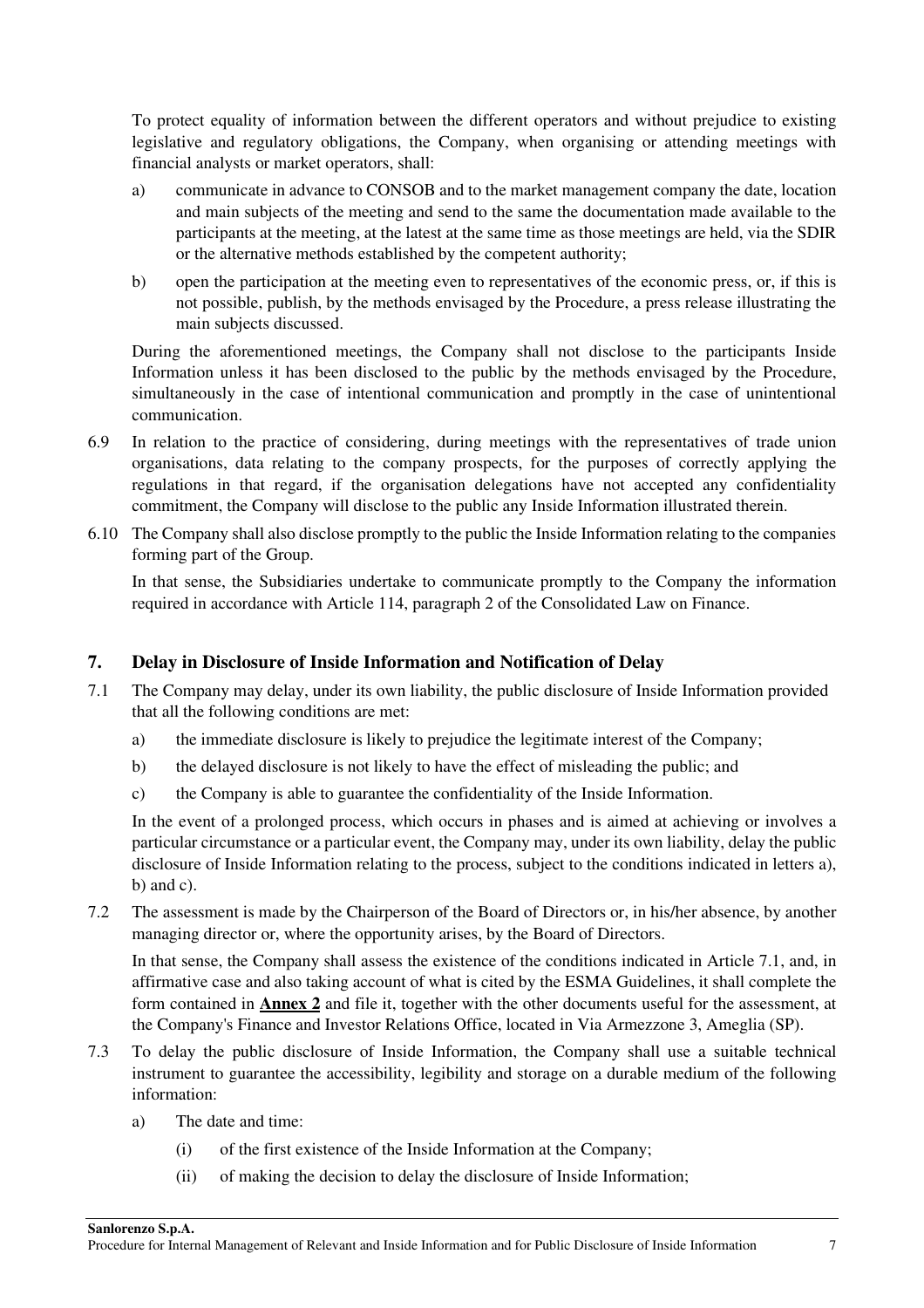- (iii) of the likely disclosure of the Inside Information by the Company.
- b) The identity of the persons responsible at the Company:
	- (i) for making the decision to delay the disclosure and the decision that establishes the start of the delay period and its likely end;
	- (ii) for the continuous monitoring of the conditions that permit the delay;
	- (iii) for making the decision to disclose to the public the Inside Information;
	- (iv) for the communication to the competent authority of the information required on the delay and the written explanation.
- c) Proof of the initial satisfaction of the conditions indicated in Article 7.1, including:
	- (i) protective barriers of the information erected both internally and externally to prevent access to Inside Information by other persons as well as those who, at the Company, must access it in the normal exercise of their professional activity or role;
	- (ii) methods established for disclosing the Inside Information as soon as possible when the confidentiality is no longer guaranteed.

The Company will adopt (i) every measure suitable to ensure that the delayed Inside Information can maintain its level of confidentiality; and (ii) barriers aimed at segregating the Inside Information, or avoiding persons, internal or external to the Company, having access to the same who do not have to access it in the normal exercise of their professional activity or their role and, therefore, do not need to know it.

7.4 The Company must constantly monitor, by way of its Chairperson of the Board of Directors or, in his/her absence, by the managing director, the continuing presence of the conditions indicated in Article 7.1 and, at the same time, the confidentiality of the Inside Information.

In any case, the Company prepares a draft public disclosure to be disseminated in the circumstance where the monitoring reveals that one of the indicated conditions is no longer in place.

7.5 If one of the delay conditions is no longer in place, the Inside Information must be promptly disclosed to the public.

If the confidentiality of the Inside Information is no longer guaranteed, the Company discloses that information to the public as soon as possible<sup>6</sup>.

Confidentiality shall also be deemed to have lapsed if a rumour explicitly refers to Inside Information whose disclosure has been delayed, when such rumour is sufficiently accurate to indicate that the confidentiality of such information is no longer guaranteed<sup>7</sup>.

7.6 The Company undertakes to notify<sup>8</sup> the competent authority<sup>9</sup>, immediately after the information has been disclosed to the public and by the methods established by that authority, of the delay that characterised the dissemination of the Inside Information, providing in writing an explanation of the methods by which the required conditions were met.

The competent public authority publishes on its website the name of the specific contact point established internally or designated by it and the indication of the electronic means for the notification, so that the transmission does not prejudice the completeness, integrity and confidentiality of the information.

**Sanlorenzo S.p.A.**  Procedure for Internal Management of Relevant and Inside Information and for Public Disclosure of Inside Information 8

<sup>&</sup>lt;sup>6</sup>The confidentiality of Inside Information is considered not to be in place even where there is one item that refers explicitly to that information, where that item is sufficiently accurate to indicate that the confidentiality is no longer guaranteed. <sup>7</sup>Article 17, paragraph 7 of the MAR Regulations.

<sup>8</sup>By sending the specific form in accordance with **Annex 2**.

<sup>9</sup>The notification to CONSOB is sent to consob@pec.consob.it or, if certified email is unavailable, to protocollo@consob.it, specifying as the recipient "Markets Division" and indicating at the start of the subject "MAR Delay Notification".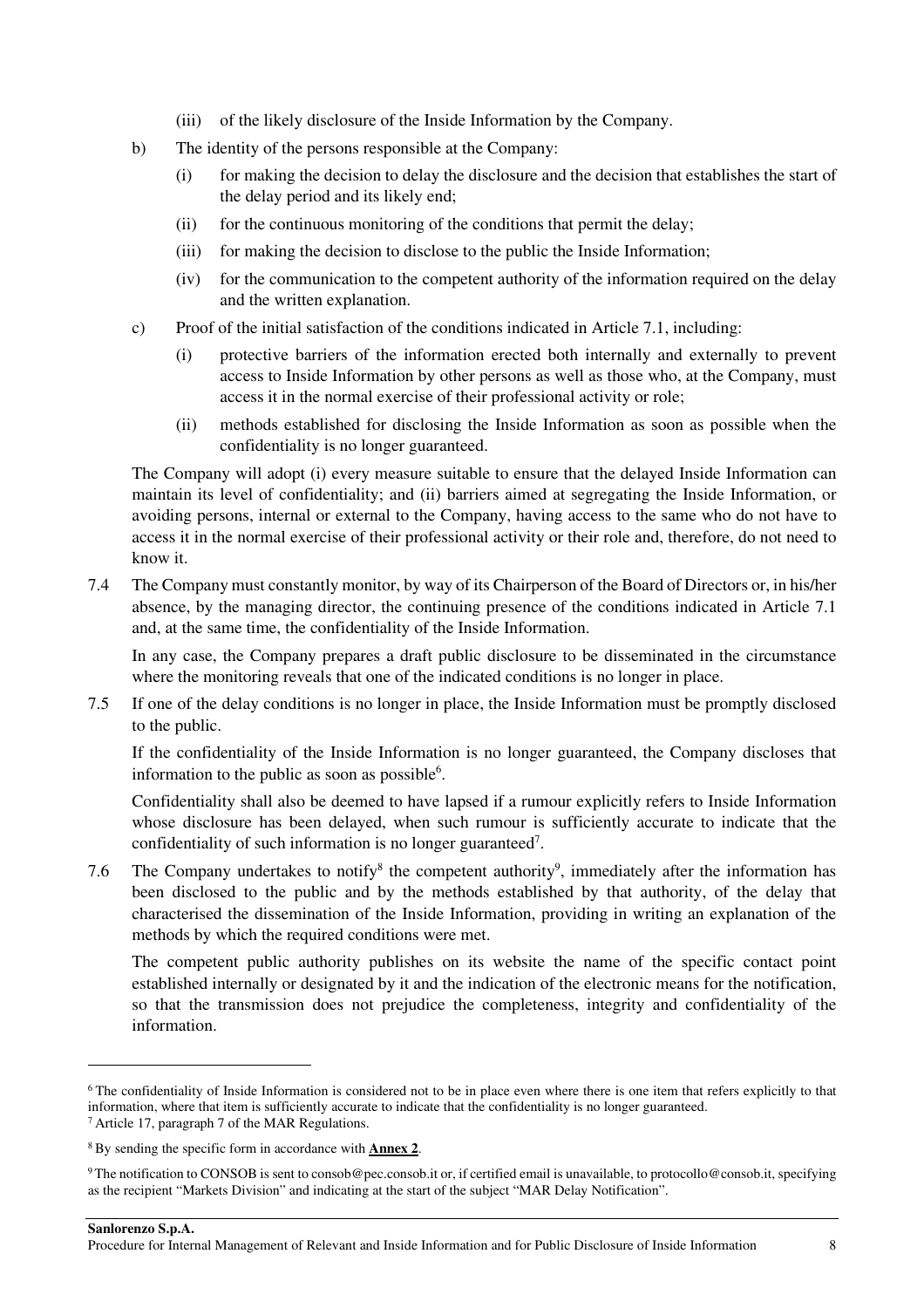The delay notification must include the following information:

- a) identification of the Company: full company name;
- b) identification of the person making the notification: first name(s), surname(s), position at the company;
- c) contact details of the person making the notification: professional email address and telephone number;
- d) identification of the Inside Information affected by the delayed disclosure: title of the disclosure statement; reference number, if assigned by the system used to disclose the Inside Information; date and time of the public disclosure of Inside Information;
- e) date and time of the decision to delay disclosure of Inside Information;
- f) identity of all persons responsible for the decision to delay the public disclosure of Inside Information.

The notification is not due to the competent authority, if, after the decision to delay the publication, the information is not disclosed to the public as it has lost its nature as inside information. In this case, the Chairperson of the Board of Directors (or the delegated director in his/her place as identified above) shall immediately inform the Person in Charge so that the latter can close the specific Single Section of the Insider List relating to Inside Information and remove the persons entered from the said Single **Section** 

#### **8. General Principles of Disclosure of Information on the Company**

#### **8.1 Relevant Information and Inside Information**

The Company shall limit and control access to Relevant Information and Inside Information, ensuring the organisational, physical and logical security thereof, also by structuring different levels of access, protecting the relevant information supports (keywords, encryption, etc.) and setting limits to the circulation of data and documents.

The Recipients are obliged to:

- a) keep the information acquired, as well as the documents, strictly confidential;
- b) use such information and documents exclusively for the performance of their duties;
- c) scrupulously comply with the provisions of the Procedure.

The Recipients are personally responsible for the custody and preservation of the documentation in their hands relating to Relevant Information and/or Inside Information. The documentation relating to Relevant Information and/or Inside Information must be kept by the Recipient, even if in electronic format, in such a way as to allow access only to authorised persons.

Should it be necessary to transmit documentation inherent to the Relevant Information and/or Inside Information to third parties, the Recipients must ensure that the latter are bound by an obligation of confidentiality of the documents and information received.

#### **8.2 Dissemination Via Its Website**

The Company publishes and maintains on its website the Inside Information made available to the public for at least 5 years.

The website allows users to access the Inside Information published on that website, without discrimination and free of charge, in an easily identifiable section. The published Inside Information indicates the date and time of the disclosure and is presented in chronological order.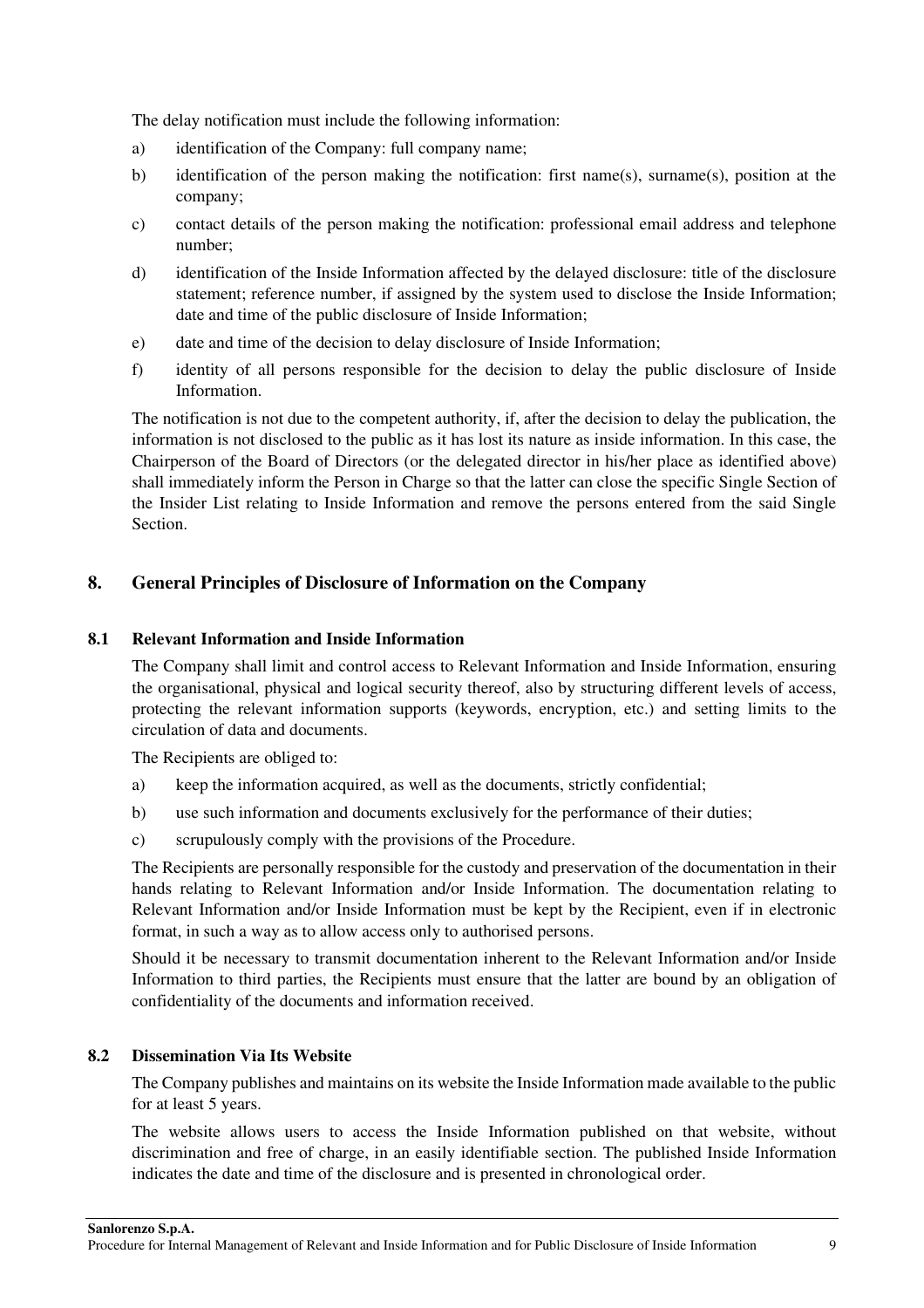In order to guarantee correct information to investors, the Company takes account of the following criteria in using its website:

- a) it indicates the information and data according to adequate editorial criteria, in particular, to avoid pursuing promotional purposes;
- b) it clearly indicates, on each page of its website, the date and time of the data update;
- c) notwithstanding that the Italian version remains the text of reference and will prevail in the event of a discrepancy, it guarantees that the content of the documents prepared in English is the same as the documents prepared in Italian, otherwise highlighting any differences;
- d) it disseminates, as soon as possible, an amended text which highlights the corrections made, in the case of errors contained in the information published on its website;
- e) it cites the sources of the information when publishing data and information developed by third parties;
- f) it informs in the press release of any publication on its website of documents relating to the events reported in that press release;
- g) it makes the documents available to the public via its website, preferably in full version, or it guarantees that any summary faithfully reflects the informative context of the original document;
- h) it indicates, with regard to documents published on its internet website, if it is the full version, or an extract or summary, illustrating in any case the methods for obtaining the documents in original form;
- i) it makes any references to other websites based upon principles of correctness and neutrality so as to allow the user easily to ascertain the other website on which it is found;
- j) it indicates the source as well as the effective time of identifying any reported data on prices and on traded quantities of financial instruments;
- k) it facilitates the free consultation of its website, avoiding, even where the pages are managed by third parties, conditioning their access upon the prior communication of data and information by investors and website users;
- l) in discussion forums with investors, it observes the utmost prudence in the interventions so as not to alter the informative equality.

Insofar as they are compatible, those principles illustrated in this article apply to the websites of companies forming part of the Group.

In any case, the Company and its Subsidiaries will comply with any recommendations made on the matter by the competent authority, so as to guarantee correct and complete information to the shareholders.

#### **9. Amendments and Supplements**

- 9.1 The Company's Board of Directors may make to the Procedure the amendments, updates or supplements that become necessary or opportune also in view of applicable legal and regulatory provisions, the guidelines of the supervisory authority, as well as application experience and market practices gained in that regard.
- 9.2 The amendments, additions or corrections will enter into force in accordance with the provisions of Article 1.5 above.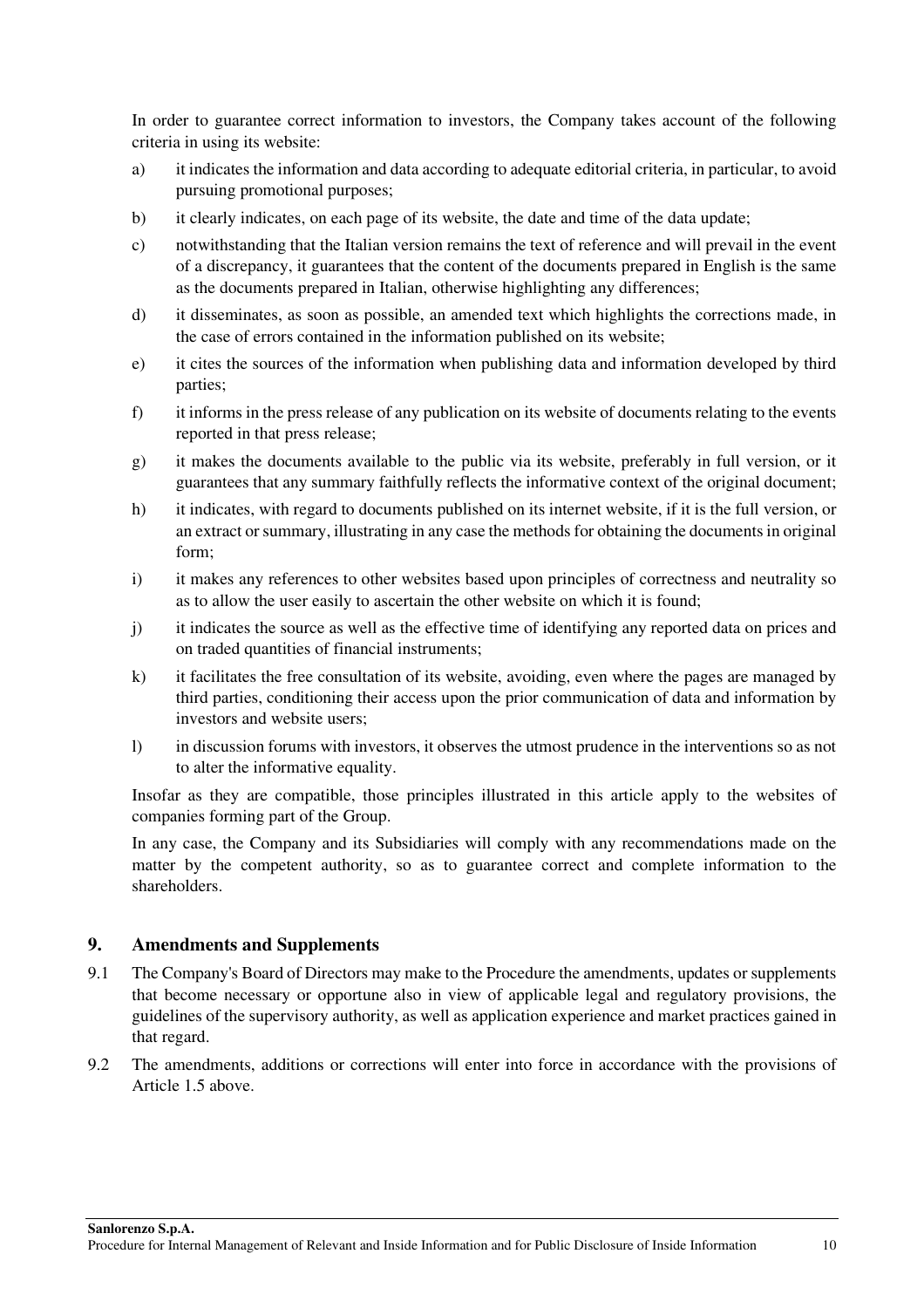### **Annex 1 – Types of Relevant Information<sup>10</sup>**

- − auditors' activity
- − issue of financial instruments
- transactions on share capital
- − acquisitions, mergers, demergers, etc.
- − restructuring and reorganisation transactions
- transactions on financial instruments, buy-backs and accelerated book-buildings
- − insolvency proceedings
- − legal disputes
- − withdrawal of credit facilities
- impairment / impairment reversals of assets or financial instruments in portfolio
- − patents, licences, rights, etc.
- insolvency of major and strategic clients
- − default of strategic suppliers
- − destruction of or damage to uninsured assets
- − purchase or sale of strategic assets
- − performance of the Company
- − changes in expected accounting results for the period (profit warning and earning surprise)
- − receipt or cancellation of significant orders
- − entry in new (or exit from) markets
- − changes in investment plans
- − dividend distribution policy

<sup>&</sup>lt;sup>10</sup> In line with the Guidelines, Article 3.1.2.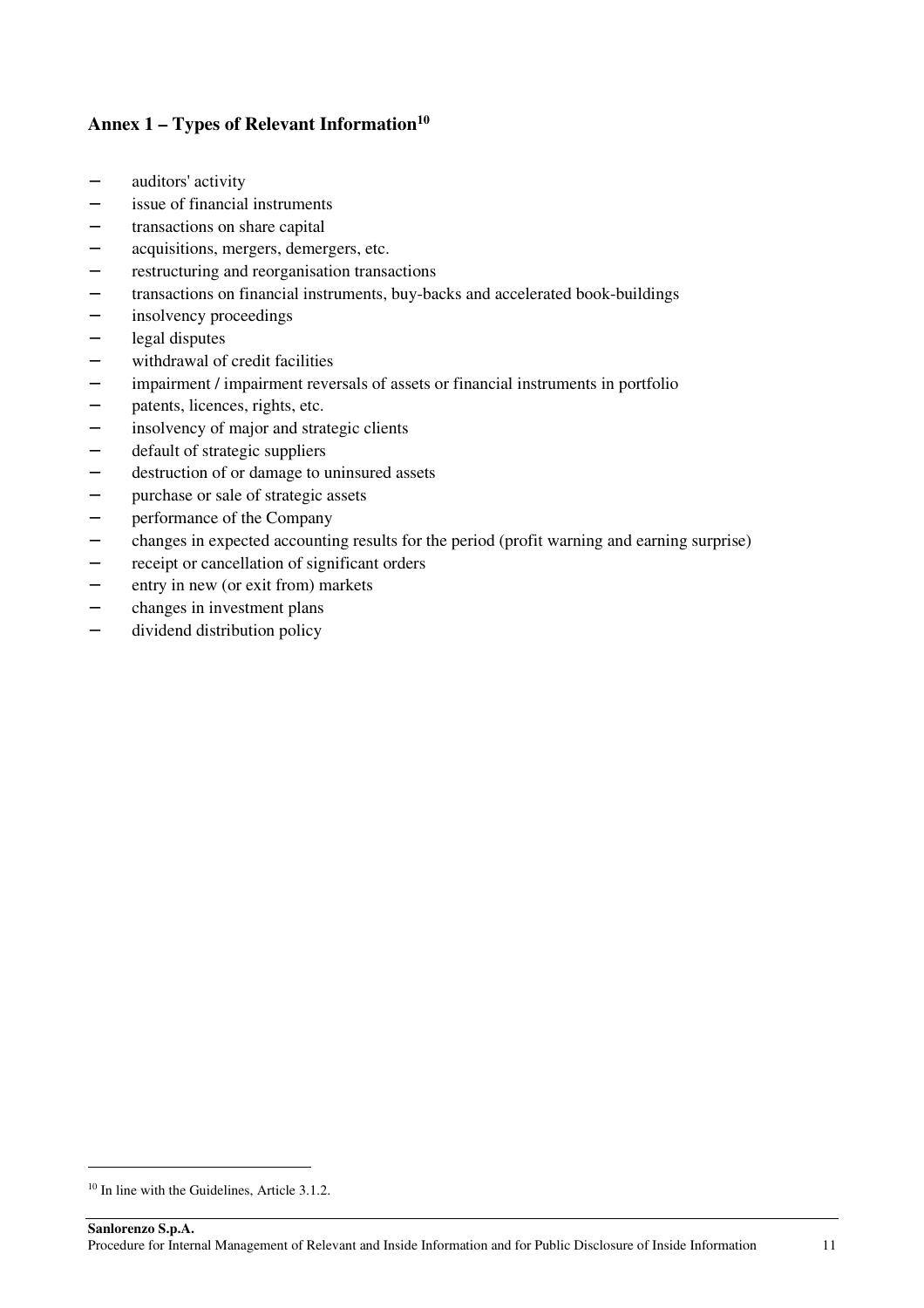#### **Annex 2 – Form for notification of delay in disclosure**

#### **DEFINITIONS**

**Conditions for the Delay**: the conditions for the Delay indicated in Article 17, paragraph 4 of the MAR and Article 7 of the Procedure.

**Inside Information**: information that is classifiable as inside information in accordance with Article 7 of the MAR and Article 5 of the Procedure.

**ITS 1055**: Implementing Regulation (EU) 2016/1055 of the European Commission of 29 June 2016.

**MAR**: Regulation (EU) no. 596/2014 of the European Parliament and of the Council of the European Union of 16 April 2014 on market abuse (Market Abuse Regulation).

**Procedure**: the procedure entitled "Procedure for internal management and public disclosure of Inside Information" adopted by the Company.

**Delay**: the delay in public disclosure of Inside Information in accordance with the provisions of Article 17, paragraph 4 of the MAR and Article 7 of the Procedure.

**Company**: Sanlorenzo S.p.A., with registered office in Ameglia (SP), Via Armezzone 3 (tax code 00142240464).

#### **Section A**

#### **ASSESSMENTS REGARDING THE DELAY**

| Inside Information subject to the Delay:     | [Note: to be completed indicating the Inside Information subject to the    |
|----------------------------------------------|----------------------------------------------------------------------------|
|                                              | Delay (e.g. company contract/project/event or financial-accounting         |
|                                              | data/announcement of profits under expectations, etc.).]                   |
| Date and time of Inside Information:         | [Note: to be completed indicating the date and time of first existence     |
|                                              | of the Inside Information at the Company.]                                 |
| Date and time of making the decision to      | [Note: to be completed indicating the date and time of making the          |
| delay disclosure of Inside Information:      | decision to activate the procedure for the Delay.]                         |
| Date and time of likely disclosure of Inside | [Note: to be completed indicating the date and time of the likely public   |
| <b>Information:</b>                          | disclosure of the Inside Information by the Company.]                      |
| Person responsible for making the decision   | [Note: to be completed indicating the identity and role covered by the     |
| (i) to delay the disclosure and (ii) who     | person responsible for making the decision to delay the disclosure and     |
| establishes the start of the Delay period    | the decision that establishes the start of the Delay period and its likely |
| and its likely end:                          | end, in accordance with the provisions of the Procedure (e.g. the          |
|                                              | Chairman of the Board of Directors, Massimo Perotti).]                     |
| Person responsible for the continuous        | [Note: to be completed indicating the identity and role covered by the     |
| monitoring of the Delay Conditions:          | person responsible for the continuous monitoring, during the Delay         |
|                                              | period, of the Delay Conditions.]                                          |
| Person responsible for making the decision   | [Note: to be completed indicating, as appropriate, the body or the         |
| disclose to the public the Inside<br>to      | identity and role of the person responsible for making the decision to     |
| <b>Information:</b>                          | disclosure to the public the Inside Information subject to the Delay.]     |
| Person responsible for the communication     | $Name(s): [ \bullet ]$                                                     |
| to CONSOB of the information required        | Surname(s): $\lceil \bullet \rceil$                                        |
| for the Delay and the written explanation:   | Position: $\lceil \bullet \rceil$                                          |
|                                              | Telephone number: [●]                                                      |
|                                              | Email address: $[•]$                                                       |
|                                              | [Note: to be completed indicating the name(s), surname(s) and              |
|                                              | position covered at the Company of the person responsible, in              |
|                                              | accordance with the Procedure, for disseminating the Inside                |
|                                              | Information, who will be asked to (i) disclose to CONSOB the               |
|                                              | information required for the Delay by ITS 1055; and (ii) provide to        |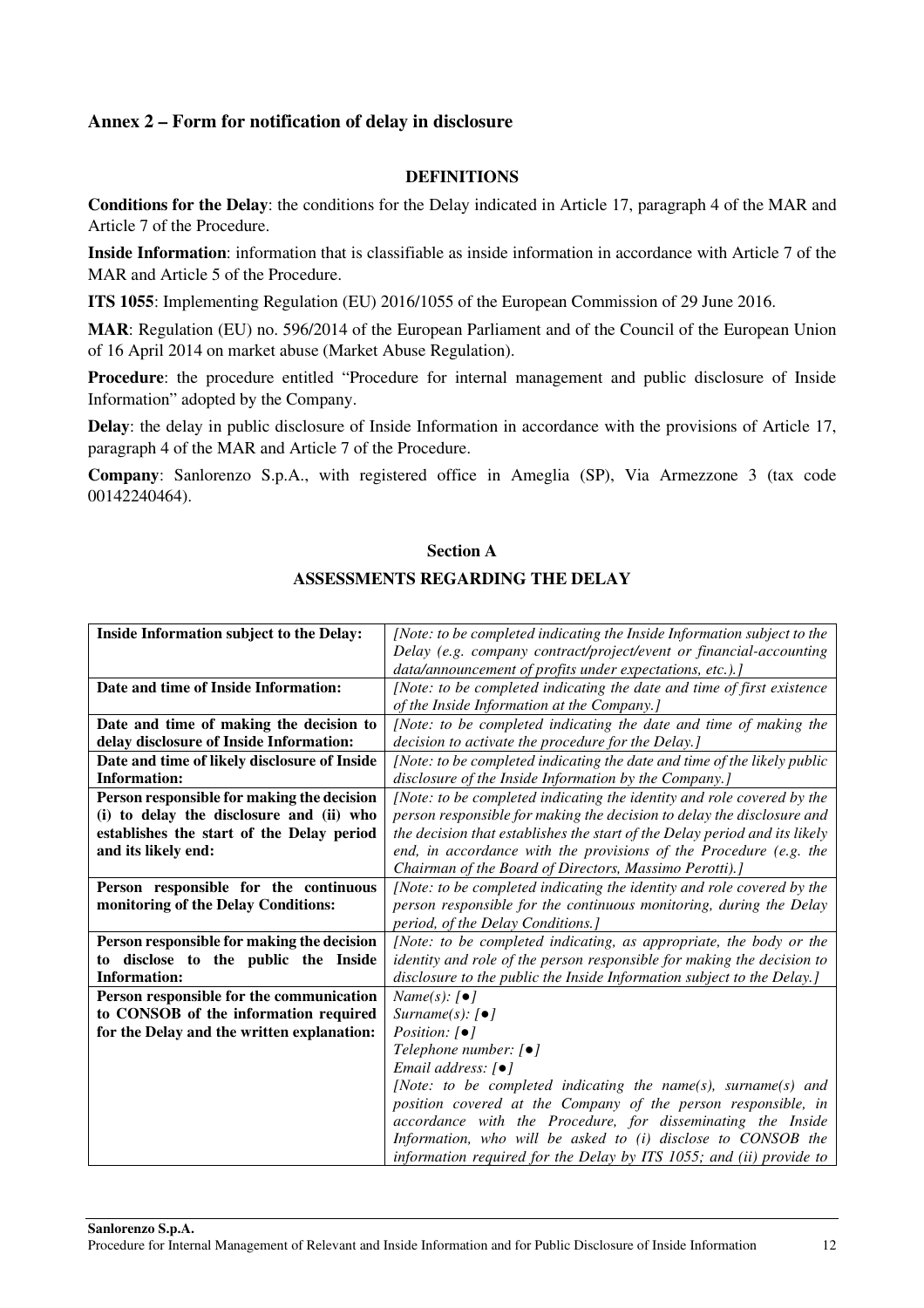|                                       | CONSOB the written explanation relating to the Delay of Inside         |
|---------------------------------------|------------------------------------------------------------------------|
|                                       | Information.]                                                          |
| Methods of communicating the Delay to | Immediately after the Inside Information subject to this Delay         |
| <b>CONSOB:</b>                        | Procedure has been disclosed to the public, the Delay will be notified |
|                                       | to CONSOB by the methods indicated by CONSOB Communication             |
|                                       | no. 0061330 of 1 July 2016, namely by notification by certified email  |
|                                       | to the address consob@pec.consob.it, specifying as the Recipient the   |
|                                       | "Markets Division" and indicating at the start of the subject "MAR"    |
|                                       | Delay Notification".                                                   |

\_\_\_\_\_\_\_\_\_\_\_, \_\_\_\_\_\_\_\_\_\_\_\_\_ [*Place and date of assessment*]

\_\_\_\_\_\_\_\_\_\_\_\_\_\_\_\_\_\_\_\_\_\_\_\_\_\_\_

[*Signature of person who carried out the assessment and indication of the role covered by the same*]

## **Section B PROOF OF MEETING DELAY CONDITIONS**

| <b>Proof of meeting Delay Conditions:</b> | [Note: to be completed indicating the proof of initially meeting the       |
|-------------------------------------------|----------------------------------------------------------------------------|
|                                           |                                                                            |
|                                           | Delay Conditions (cited below) and any change in that regard               |
|                                           | <i>occurring during the Delay period.</i>                                  |
|                                           | Delay Conditions:                                                          |
|                                           | (a) the immediate disclosure would be likely to prejudice the              |
|                                           | Company's legitimate interests;                                            |
|                                           | (b) the Delay in disclosure is not likely to have the effect of misleading |
|                                           | the $public;$                                                              |
|                                           | $(c)$ the Company is able to guarantee the confidentiality of that         |
|                                           | information.                                                               |
|                                           | With reference to point $(c)$ above, reference may be made, for example,   |
|                                           | to the adoption by the Issuer of the Procedure, also indicating the:       |
|                                           | (i) protective barriers of information erected both internally and         |
|                                           | externally to prevent access to the Inside Information by other persons    |
|                                           | as well as those who, at the Issuer, shall access it in the normal         |
|                                           | exercise of their professional activity or role;                           |
|                                           | (ii) methods arranged for disclosing the Inside Information as soon as     |
|                                           | possible when its confidentiality is no longer guaranteed.                 |

 $\overline{\phantom{a}}$ . [*Place and date of assessment*]

\_\_\_\_\_\_\_\_\_\_\_\_\_\_\_\_\_\_\_\_\_\_\_\_\_\_\_

[*Signature of person who carried out the assessment and indication of the role covered by the same*]